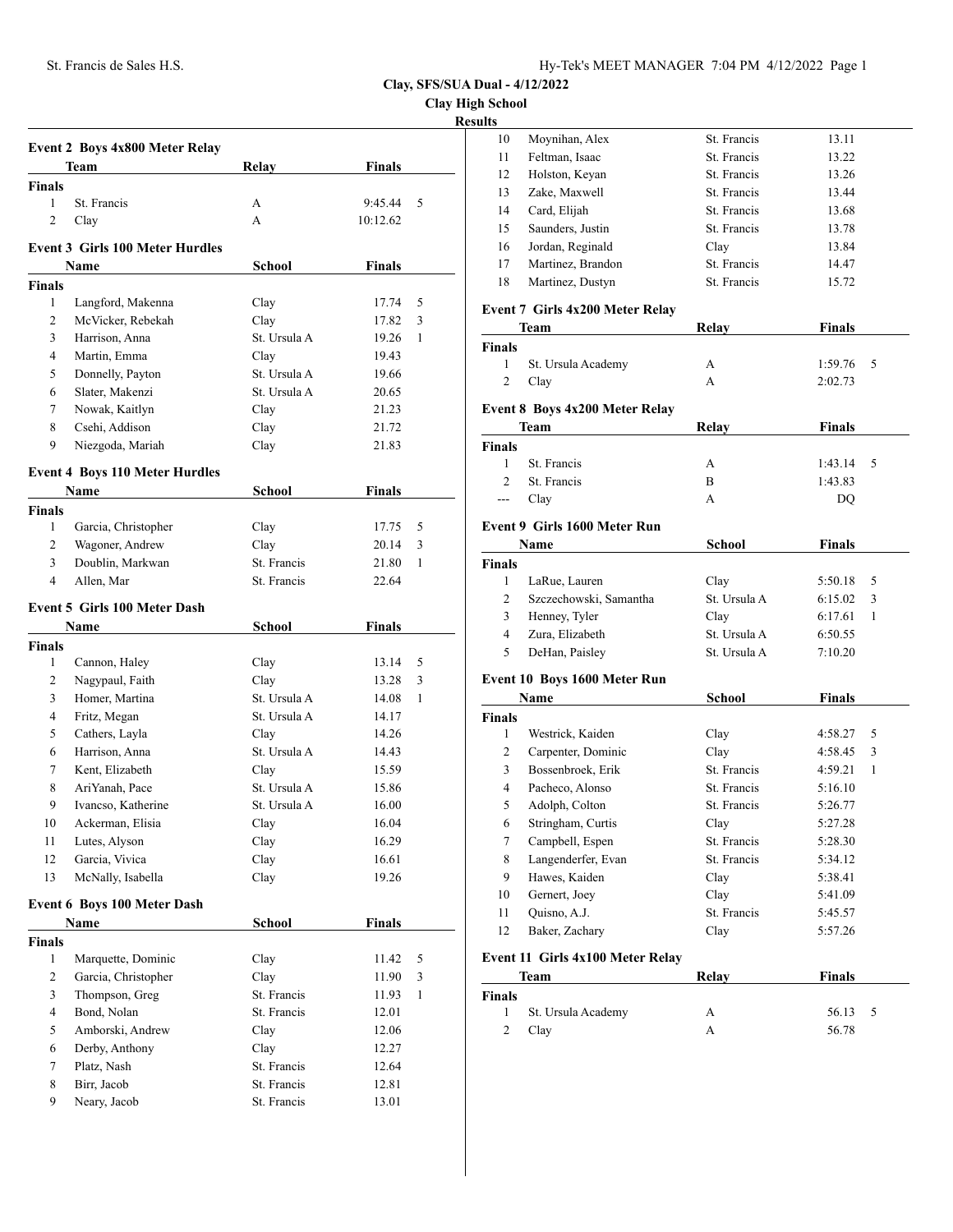**Clay High School**

#### **Results**

|                | <b>Event 12 Boys 4x100 Meter Relay</b>  |              |               |              |
|----------------|-----------------------------------------|--------------|---------------|--------------|
|                | Team                                    | Relay        | Finals        |              |
| <b>Finals</b>  |                                         |              |               |              |
| 1              | Clay                                    | А            | 48.29         | 5            |
| $\overline{c}$ | St. Francis                             | A            | 48.55         |              |
| 3              | St. Francis                             | B            | 51.66         |              |
|                |                                         |              |               |              |
|                | <b>Event 13 Girls 400 Meter Dash</b>    |              |               |              |
|                | Name                                    | School       | Finals        |              |
| <b>Finals</b>  |                                         |              |               |              |
| 1              | DeFoe, Grace                            | St. Ursula A | 1:03.39       | 5            |
| $\overline{c}$ | Racz, Dezarae                           | Clay         | 1:05.86       | 3            |
|                | <b>Event 14 Boys 400 Meter Dash</b>     |              |               |              |
|                | Name                                    | School       | Finals        |              |
| <b>Finals</b>  |                                         |              |               |              |
| 1              | Trent, Caleb                            | St. Francis  | 54.64         | 5            |
| 2              | Viertlebeck, Jack                       | St. Francis  | 57.13         | 3            |
| 3              | Combs, Dakoda                           | Clay         | 57.69         | 1            |
| 4              | White, Wil                              | St. Francis  | 58.60         |              |
| 5              | Rathge, Christopher                     | St. Francis  | 1:00.02       |              |
| 6              | Hughes, Michael                         | St. Francis  | 1:01.41       |              |
| 7              | Evan, Harvey                            | St. Francis  | 1:01.80       |              |
| 8              | Buchele, Jacob                          | St. Francis  | 1:03.54       |              |
| 9              | Britt, Adam                             | St. Francis  | 1:05.74       |              |
|                |                                         |              |               |              |
|                | <b>Event 15 Girls 300 Meter Hurdles</b> |              |               |              |
|                | Name                                    | School       | Finals        |              |
| <b>Finals</b>  |                                         |              |               |              |
| 1              | Langford, Makenna                       | Clay         | 49.68         | 5            |
| 2              | Martin, Emma                            | Clay         | 51.65         | 3            |
| 3              | Donnelly, Payton                        | St. Ursula A | 54.61         | 1            |
| 4              | Slater, Makenzi                         | St. Ursula A | 1:01.43       |              |
| 5              | Csehi, Addison                          | Clay         | 1:02.24       |              |
| 6              | Niezgoda, Mariah                        | Clay         | 1:03.17       |              |
| 7              | Nowak, Kaitlyn                          | Clay         | 1:03.40       |              |
|                | <b>Event 16 Boys 300 Meter Hurdles</b>  |              |               |              |
|                | Name                                    | School       | Finals        |              |
| Finals         |                                         |              |               |              |
| 1              | Doublin, Markwan                        | St. Francis  | 49.61         | 5            |
| 2              | Wagoner, Andrew                         | Clay         | 51.43         | 3            |
| 3              | Allen, Mar                              | St. Francis  | 56.71         | $\mathbf{1}$ |
|                |                                         |              |               |              |
|                | <b>Event 17 Girls 800 Meter Run</b>     |              |               |              |
|                | <b>Name</b>                             | School       | <b>Finals</b> |              |
| <b>Finals</b>  |                                         |              |               |              |
| 1              | Hughes, Megan                           | Clay         | 2:36.43       | 5            |
| $\overline{2}$ | LaRue, Lauren                           | Clay         | 2:40.10       | 3            |
| 3              | Rivera, Gabriella                       | Clay         | 2:43.87       | $\mathbf{1}$ |
| 4              | Szczechowski, Samantha                  | St. Ursula A | 2:56.34       |              |
| 5              | Henney, Tyler                           | Clay         | 3:00.93       |              |
| 6              | Zura, Elizabeth                         | St. Ursula A | 3:04.02       |              |
| 7              | DeHan, Paisley                          | St. Ursula A | 3:22.02       |              |

|                | <b>Event 18 Boys 800 Meter Run</b> |               |              |  |  |
|----------------|------------------------------------|---------------|--------------|--|--|
| Name<br>School |                                    | <b>Finals</b> |              |  |  |
| <b>Finals</b>  |                                    |               |              |  |  |
| 1              | Carpenter, Dominic                 | Clay          | 5<br>2:17.13 |  |  |
| 2              | Bossenbroek, Erik                  | St. Francis   | 2:18.76<br>3 |  |  |
| 3              | Westrick, Kaiden                   | Clay          | 1<br>2:21.24 |  |  |
| 4              | Pacheco, Alonso                    | St. Francis   | 2:24.00      |  |  |
| 5              | Dokurno, Logan                     | Clay          | 2:31.85      |  |  |
| 6              | Hawes, Kaiden                      | Clay          | 2:33.94      |  |  |
| 7              | Morrison, Brock                    | Clay          | 2:34.17      |  |  |
| 8              | Stringham, Curtis                  | Clay          | 2:36.27      |  |  |
| 9              | Ziviski, Kason                     | Clay          | 2:36.71      |  |  |
| 10             | Shaffer, Luke                      | St. Francis   | 2:42.56      |  |  |
| 11             | Gernert, Joey                      | Clay          | 2:50.55      |  |  |
| 12             | Szczublewski, Lucas                | St. Francis   | 2:56.21      |  |  |
|                |                                    |               |              |  |  |

#### **Event 19 Girls 200 Meter Dash**

| Name          |                  | School       | <b>Finals</b> |
|---------------|------------------|--------------|---------------|
| <b>Finals</b> |                  |              |               |
|               | DeFoe, Grace     | St. Ursula A | 27.81<br>5    |
| 2             | Cannon, Haley    | Clay         | 28.12<br>3    |
| 3             | Fritz, Megan     | St. Ursula A | 29.79         |
| 4             | Kent, Elizabeth  | Clay         | 33.72         |
| 5             | Ackerman, Elisia | Clay         | 34.19         |
| 6             | Lutes, Alyson    | Clay         | 34.93         |
|               | Garcia, Vivica   | Clay         | 36.03         |

## **Event 20 Boys 200 Meter Dash**

| Name          |                    | School      | Finals     |  |
|---------------|--------------------|-------------|------------|--|
| <b>Finals</b> |                    |             |            |  |
| 1             | Marquette, Dominic | Clay        | 5<br>23.42 |  |
| 2             | Trent, Caleb       | St. Francis | 3<br>24.47 |  |
| 3             | Bond, Nolan        | St. Francis | 25.37<br>1 |  |
| 4             | Thompson, Greg     | St. Francis | 25.60      |  |
| 5             | Amborski, Andrew   | Clay        | 25.65      |  |
| 6             | Foley, Andrew      | St. Francis | 25.91      |  |
| 7             | Derby, Anthony     | Clay        | 26.08      |  |
| 8             | Feltman, Isaac     | St. Francis | 27.14      |  |
| 9             | Moynihan, Alex     | St. Francis | 27.39      |  |
| 10            | Card, Elijah       | St. Francis | 28.32      |  |
| 11            | Neary, Jacob       | St. Francis | 28.33      |  |
| 12            | Jordan, Reginald   | Clay        | 28.70      |  |
| 13            | Zake, Maxwell      | St. Francis | 29.01      |  |
| 14            | Saunders, Justin   | St. Francis | 29.95      |  |
| 15            | Martinez, Brandon  | St. Francis | 30.77      |  |
| 16            | Reinke, Jacob      | Clay        | 32.14      |  |
| 17            | Martinez, Dustyn   | St. Francis | 33.54      |  |

### **Event 23 Girls 4x400 Meter Relay**

| Team          |                    | Relay | <b>Finals</b> |
|---------------|--------------------|-------|---------------|
| <b>Finals</b> |                    |       |               |
| 1             | Clay               | А     | $4:37.22$ 5   |
| 2             | St. Ursula Academy | A     | 4:45.63       |
| 3             | Clay               | в     | 4:56.48       |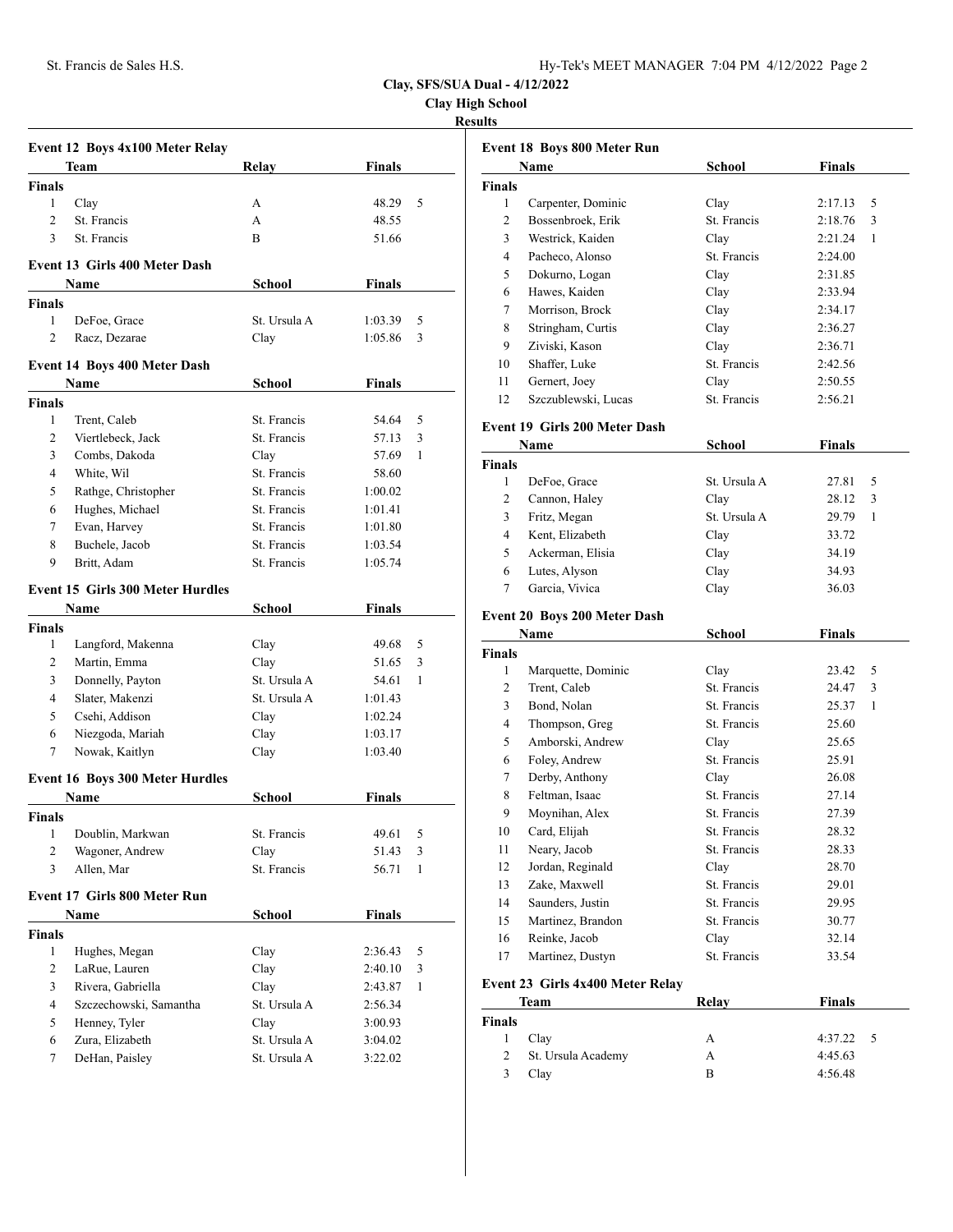**Clay High School**

|                |                                           |               |               | <b>Results</b> |
|----------------|-------------------------------------------|---------------|---------------|----------------|
|                | Event 24 Boys 4x400 Meter Relay           |               |               |                |
|                | Team                                      | <b>Relay</b>  | <b>Finals</b> |                |
| <b>Finals</b>  |                                           |               |               |                |
| 1              | Clay                                      | A             | 3:58.54       | 5              |
| 2              | St. Francis                               | B             | 4:07.14       |                |
| 3              | Clay                                      | B             | 4:21.04       |                |
| 4              | Clay                                      | $\mathbf C$   | 4:27.48       |                |
|                | <b>Event 25 Girls Discus Throw</b>        |               |               |                |
|                | Name                                      | <b>School</b> | <b>Finals</b> |                |
| <b>Finals</b>  |                                           |               |               |                |
| 1              | Coughlin, Lily                            | Clay          | 69-09         | 5              |
| 2              | DeMaria, Elise                            | Clay          | 66-07         | 3              |
| 3              | Segura, Aleah                             | Clay          | 63-03         | 1              |
| $\overline{4}$ | Krause, Julia                             | St. Ursula A  | $60 - 04$     |                |
| 5              | DeHan, Paisley                            | St. Ursula A  | 51-07         |                |
| 6              | Handley, Sydney                           | St. Ursula A  | 48-09         |                |
| 7              | AriYanah, Pace                            | St. Ursula A  | 44-08         |                |
| 8              | Pfouts, Juliana                           | Clay          | $23 - 00$     |                |
|                |                                           |               |               |                |
|                | <b>Event 26 Boys Discus Throw</b><br>Name | School        | <b>Finals</b> |                |
| <b>Finals</b>  |                                           |               |               |                |
| 1              | Rew, Zavyur                               | Clay          | 127-01.50     | 5              |
| $\overline{c}$ | Wamer, Dakota                             | Clay          | 125-07        | 3              |
| 3              | Holston, Keyan                            | St. Francis   | 124-11        | 1              |
| $\overline{4}$ |                                           | St. Francis   |               |                |
|                | Weiner, Noah                              |               | 111-04        |                |
| 5              | Baum, Phillip                             | Clay          | 111-00        |                |
| 6              | Nichols, Ethan                            | St. Francis   | 98-01         |                |
| 7              | Spenthoff, Zachary                        | St. Francis   | 88-02.50      |                |
| 8              | Szymanski, Joe                            | St. Francis   | 86-00         |                |
| 9              | Cantu, Aiden                              | Clay          | 84-08         |                |
| 10             | Saunders, Jake                            | Clay          | 80-05         |                |
| 11             | Milks, Noah                               | St. Francis   | 74-00.50      |                |
| 12             | Campbell, Espen                           | St. Francis   | 72-06.50      |                |
| 13             | Garcia, Martin                            | St. Francis   | 70-07         |                |
| 14             | Yberra, Noah                              | Clay          | 68-07.50      |                |
| 15             | Adam, A.J.                                | St. Francis   | 66-04         |                |
| 16             | Storrer, Issac                            | St. Francis   | 57-08         |                |
|                | <b>Event 27 Girls High Jump</b>           |               |               |                |
|                | Name                                      | School        | <b>Finals</b> |                |
| <b>Finals</b>  |                                           |               |               |                |
| $\mathbf{1}$   | Martin, Emma                              | Clay          | 4-06.00       | 5              |
| 2              | Hansen, June                              | St. Ursula A  | 4-04.00       | 3              |
|                | <b>Event 28 Boys High Jump</b>            |               |               |                |
|                | Name                                      | School        | Finals        |                |
| <b>Finals</b>  |                                           |               |               |                |
| $\mathbf{1}$   | Doublin, Markwan                          | St. Francis   | 4-11.00       | 5              |
| $\overline{2}$ | Jordan, Reginald                          | Clay          | 4-08.00       | 3              |
|                | <b>Event 29 Girls Long Jump</b>           |               |               |                |
|                | Name                                      | School        | <b>Finals</b> |                |
| <b>Finals</b>  |                                           |               |               |                |
| 1              | Vendemo, Audrey                           | St. Ursula A  | 15-04.25      | 5              |
|                |                                           |               |               |                |

| $\overline{\mathbf{c}}$ | Slater, Makayla                  | St. Ursula A        | 14-11.00      | 3 |
|-------------------------|----------------------------------|---------------------|---------------|---|
| 3                       | Langford, Makenna                | Clay                | 13-03.00      | 1 |
| 4                       | Csehi, Addison                   | Clay                | 12-11.75      |   |
| 5                       | Nagypaul, Faith                  | Clay                | 12-11.00      |   |
| 6                       | Nowak, Kaitlyn                   | Clay                | 10-03.00      |   |
| ---                     | Dabish, Madison                  | Clay                | <b>FOUL</b>   |   |
|                         | <b>Event 30 Boys Long Jump</b>   |                     |               |   |
|                         | Name                             | <b>School</b>       | <b>Finals</b> |   |
| <b>Finals</b>           |                                  |                     |               |   |
| $\mathbf{1}$            | Platz, Nash                      | St. Francis         | 17-02.75      | 5 |
| 2                       | Wagoner, Andrew                  | Clay                | 16-07.50      | 3 |
| 3                       | Foley, Andrew                    | St. Francis         | 16-03.00      | 1 |
| 4                       | Loth, Dagim                      | Clay                | 16-01.50      |   |
| 5                       | Evan, Harvey                     | St. Francis         | 15-09.50      |   |
| 6                       | Jordan, Reginald                 | Clay                | 14-04.50      |   |
| 7                       | Reinke, Jacob                    | Clay                | 12-05.00      |   |
|                         | <b>Event 31 Girls Shot Put</b>   |                     |               |   |
|                         | Name                             | <b>School</b>       | <b>Finals</b> |   |
| <b>Finals</b>           |                                  |                     |               |   |
| 1                       | Segura, Aleah                    | Clay                | 29-06.50      | 5 |
|                         |                                  | St. Ursula A        |               |   |
| 2                       | Krause, Julia                    |                     | 23-03.50      | 3 |
| 3                       | AriYanah, Pace                   | St. Ursula A        | 22-02.25      | 1 |
| 4                       | Coughlin, Lily                   | Clay                | 20-09.25      |   |
| 5                       | DeHan, Paisley                   | St. Ursula A        | 18-03.25      |   |
| 6                       | DeMaria, Elise                   | Clay                | 17-08.00      |   |
| 7                       | Handley, Sydney                  | St. Ursula A        | 16-10.00      |   |
| 8                       | Pfouts, Juliana                  | Clay                | 15-02.50      |   |
|                         | <b>Event 32 Boys Shot Put</b>    |                     |               |   |
|                         | Name                             | School              | <b>Finals</b> |   |
| Finals                  |                                  |                     |               |   |
| 1                       | Holston, Keyan                   | St. Francis         | 41-11.00      | 5 |
| 2                       | Nichols, Ethan                   | St. Francis         | 38-04.75      | 3 |
| 3                       | Wamer, Dakota                    | Clay                | 37-07.75      | 1 |
| 4                       | Rew, Zavyur                      | Clay                | 36-10.50      |   |
| 5                       | Baum, Phillip                    | Clay                | 36-02.50      |   |
| 6                       | Spenthoff, Zachary               | St. Francis         | 35-07.00      |   |
| 7                       | Garcia, Martin                   | St. Francis         | 33-08.00      |   |
| 8                       | Szymanski, Joe                   | St. Francis         | 33-07.25      |   |
| 9                       | Cantu, Aiden                     | Clay                | 30-03.50      |   |
| 10                      | Weiner, Noah                     | St. Francis         | 29-09.50      |   |
| 11                      | Saunders, Jake                   | Clay                | 29-05.00      |   |
| 12                      | Adam, A.J.                       | St. Francis         | 29-03.00      |   |
| 13                      | Storrer, Issac                   | St. Francis         | 28-02.00      |   |
| 14                      | Yberra, Noah                     |                     |               |   |
|                         |                                  | Clay<br>St. Francis | 23-09.00      |   |
| 15                      | Campbell, Espen                  |                     | 23-01.25      |   |
| 16                      | Milks, Noah                      | St. Francis         | 22-01.50      |   |
|                         | <b>Event 33 Girls Pole Vault</b> |                     |               |   |
|                         | Name                             | School              | <b>Finals</b> |   |
| <b>Finals</b>           |                                  |                     |               |   |
| 1                       | McVicker, Rebekah                | Clay                | 8-00.00       | 5 |